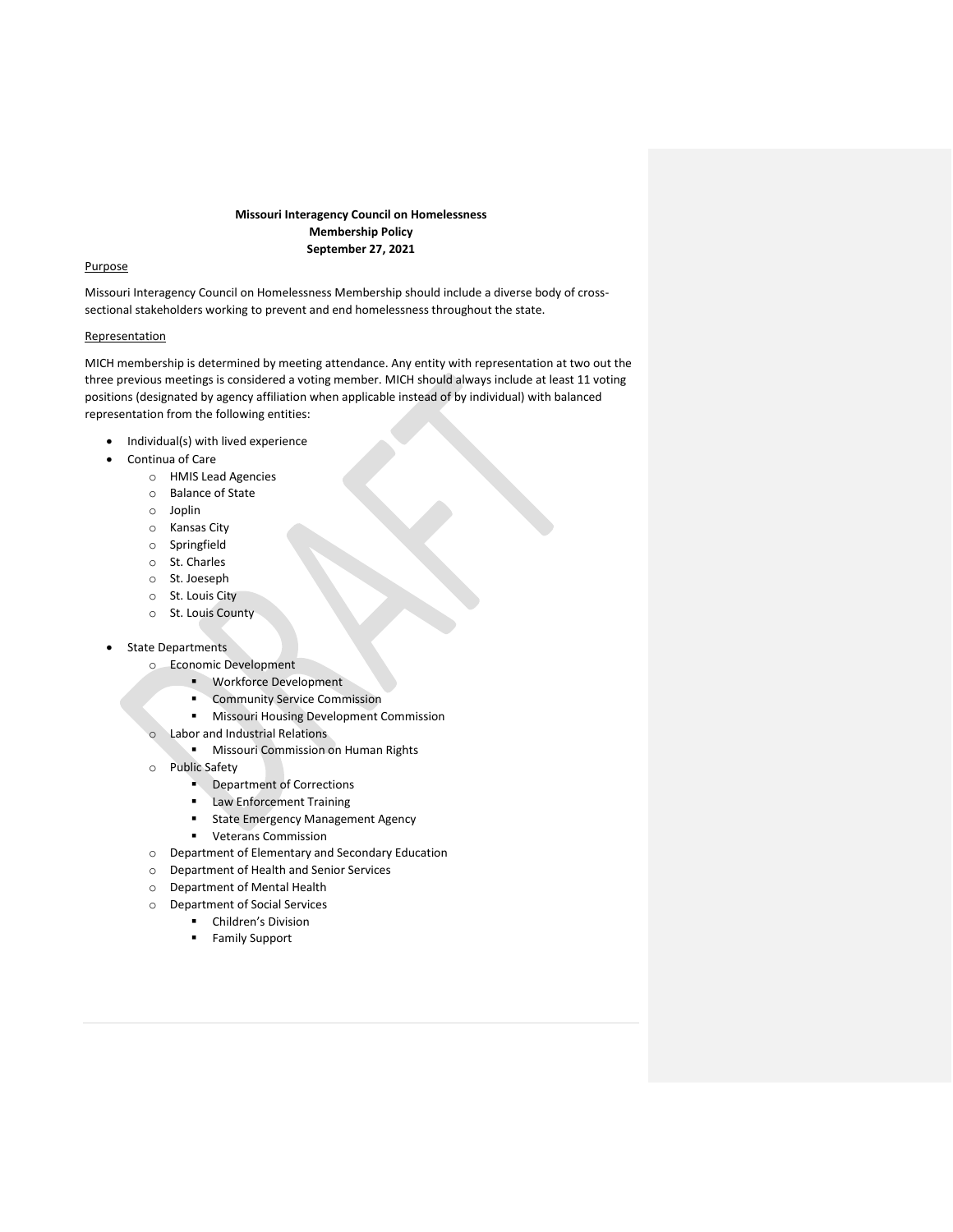- Organizations that serve the entire state of Missouri or regions within the state whose mission or work is related to ending homelessness. Examples include, but are not limited to:
	- o Empower Missouri
	- o Legal Aid Services
	- o Missouri Coalition Against Domestic and Sexual Violence
	- o Missouri Community Action Agencies
	- o Missouri Head Start State Collaboration Office
	- o Parent Advisory Council
	- o Public Housing Authorities
	- o Social Services agencies/non-profits

MICH Membership is free and open to the public, and additional individuals/organizations are encouraged to engage. Other entities that may be sought out for membership include:

**Advocates** 

- Hospitals and Health Care Providers
- Universities/Education Institutions
- Community Organizations Active in Disaster

• Affordable Housing Developers

- Veteran Service Organizations
- Victim Service Organizations

# Voting

7 MICH voting members present at any properly announced meeting shall constitute a quorum. All items to be voted on shall be decided by a simple majority of voting members present at the meeting in which a vote takes place. Electronic votes may be utilized as needed when business cannot be conducted during a regularly scheduled meeting.

While multiple representatives may (and are encouraged to attend) MICH meetings, each agency will only have one vote.

Any voting member unable to be present at the time of a vote may send one representative of their organization to vote by proxy.

Under general ethical principles regarding Conflict of Interest, MICH voting members shall recuse themselves when they have or anticipate having a direct financial gain or conflict of interest in the outcome of a decision, independent of their status as a provider of services.

## Executive Committee

The Executive Committee shall include the MICH Chair, Vice-Chair, and Secretary.

Responsibilities include:

• Chair: The MICH Chair will serve as the Chair of the Executive Committee and the MICH. The Chair is responsible for scheduling meetings, preparing meeting agendas, and facilitating meetings. The Chair is responsible for representing MICH for public appearances and media requests, as well as responding to requests from the MICH website.